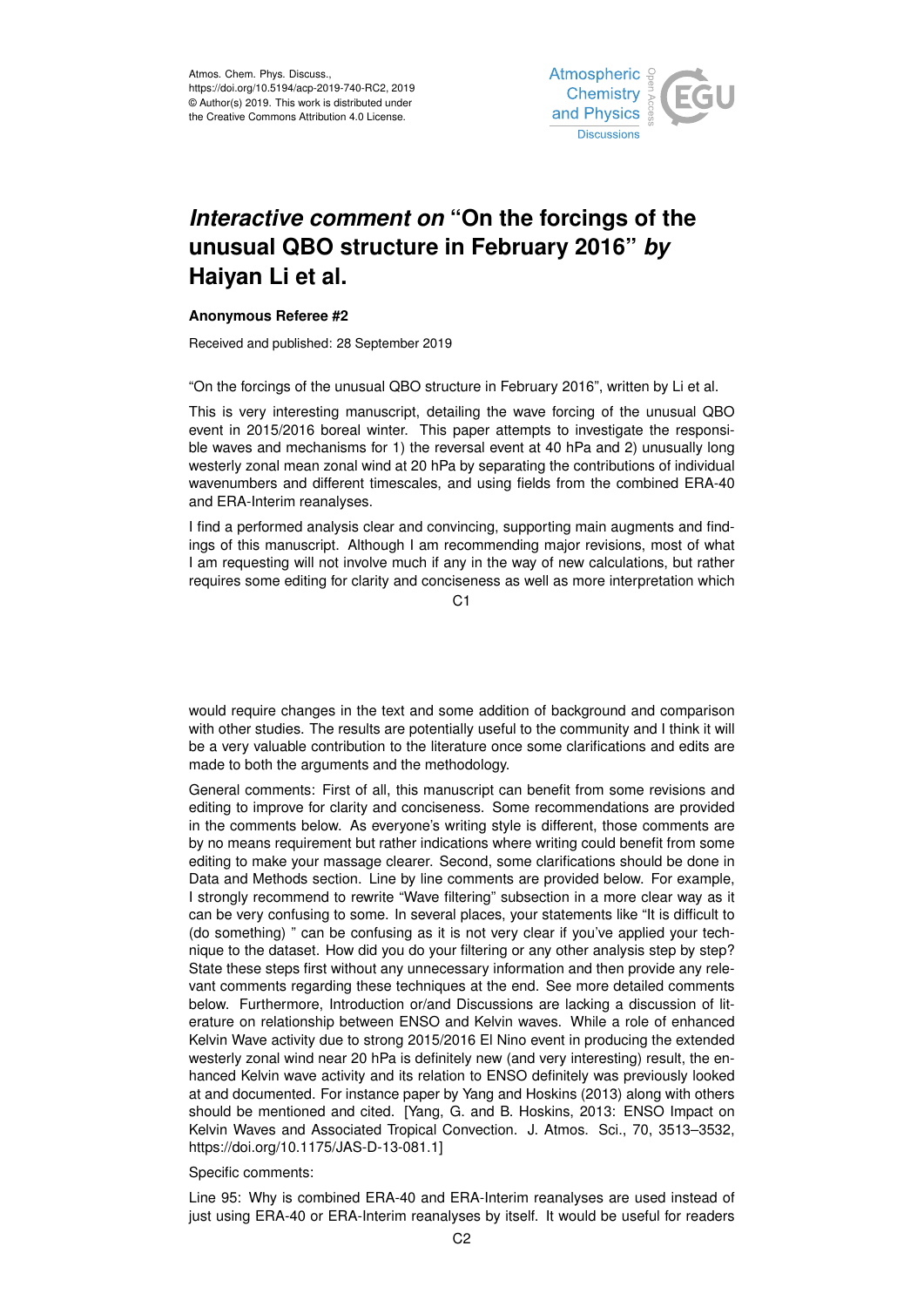to see a short statement explaining benefits and limitations of individual datasets vs combined one.

Line 96: Using layer averaging (30-50 hPa) to represent 40hPa level is fine if 40 hPa level is not available as an output. However, this (or other reasons for layer averaging) should be mentioned.

Line 106: "similar to U40". Is U20 also defined as a layer averaged U between two pressure levels? Please clarify.

Line 115-117: "Previous studies . . ." How this sentence connects to the filtering techniques you are discussing? This seems an odd place for comparison with previous studies unless you are comparing techniques that you are using in this study with one's in previous studies.

Line 118: "following dispersion curve" Is it a part of the "kf-filter" function technique or something you performed after applying this filter. If it is unrelated to the "kf-filter" than Line 112 shouldn't be a fist sentence of this paragraph.

Line 118, also line 124 A use of statements like "it is difficult . . ." or "we can .." are very confusing and distracting since I am not sure if you applied the technique to your data or just speculating about it. Make sure you are clearly explaining your methods.

Line 173: "was weaker". What do you mean by this (its amplitude or persistence in time)? To my eye these three events don't stand out very well when compared to other years in this record but I could be missing something. Being specific may help.

Line 184: "However, we cannot ... " very wordy sentence. How about something like this : "Since enhanced Rossby wave behavior doesn't extend to the lower and higher levels, the observed signal less likely originated from vertical propagation." Side note: Please comment a strong signal in enhanced Rossby wave activity during October 2015.

Line 224: What do you mean under "it's different components". What components

## $C<sub>3</sub>$

exactly do you mean? Be more specific.

Line 236: What do you mean by "weaker but similar"? These are two contradictive words. Weaker in strength (or amplitude) but similar in shape?

Line 245: "slower than 0.15 cpd, or 6-7 day frequency". Should it be day-1 ? Also, can you change these to a more familiar timescales which you are using (in days)? This will make comparison with your study easier and you'll support your augment for their study to include both, the faster and quasi-stationary Rossby waves". Otherwise it is not very obvious.

Line 325: Very confusing. Please rewrite. First sentence of the paragraph should reflect its main idea or statement.

Line 351: "50 to 20 hPa" Do you mean "50 -200 hPa" because I see a strong signal in the upper troposphere as well?

Line 384 and also 393-394: As mentioned in General Comments, this is definitely not a new result. Previous studies, discussing enhanced KW activity during El Niño events, have to be cited and also discussed. One of these studies is by Yang and Hoskins (2013). Yang, G. and B. Hoskins, 2013: ENSO Impact on Kelvin Waves and Associated Tropical Convection. J. Atmos. Sci., 70, 3513–3532, https://doi.org/10.1175/JAS-D-13- 081.1

Technical comments:

Line 136: "In order to explore" -> "To explore" (remove "In order")

Line 152: "We explore a possible ...... in section 3.1.3". -> remove this sentence

Line 130: "Figure 2 illustrates .... ." Remove entire sentence since the same information is included in Figure 2 caption.

Line 183: "Enhanced Rossby wave ... in the NH" -> remove the entire sentence (it doesn't have a logical connection with sentences before and after)